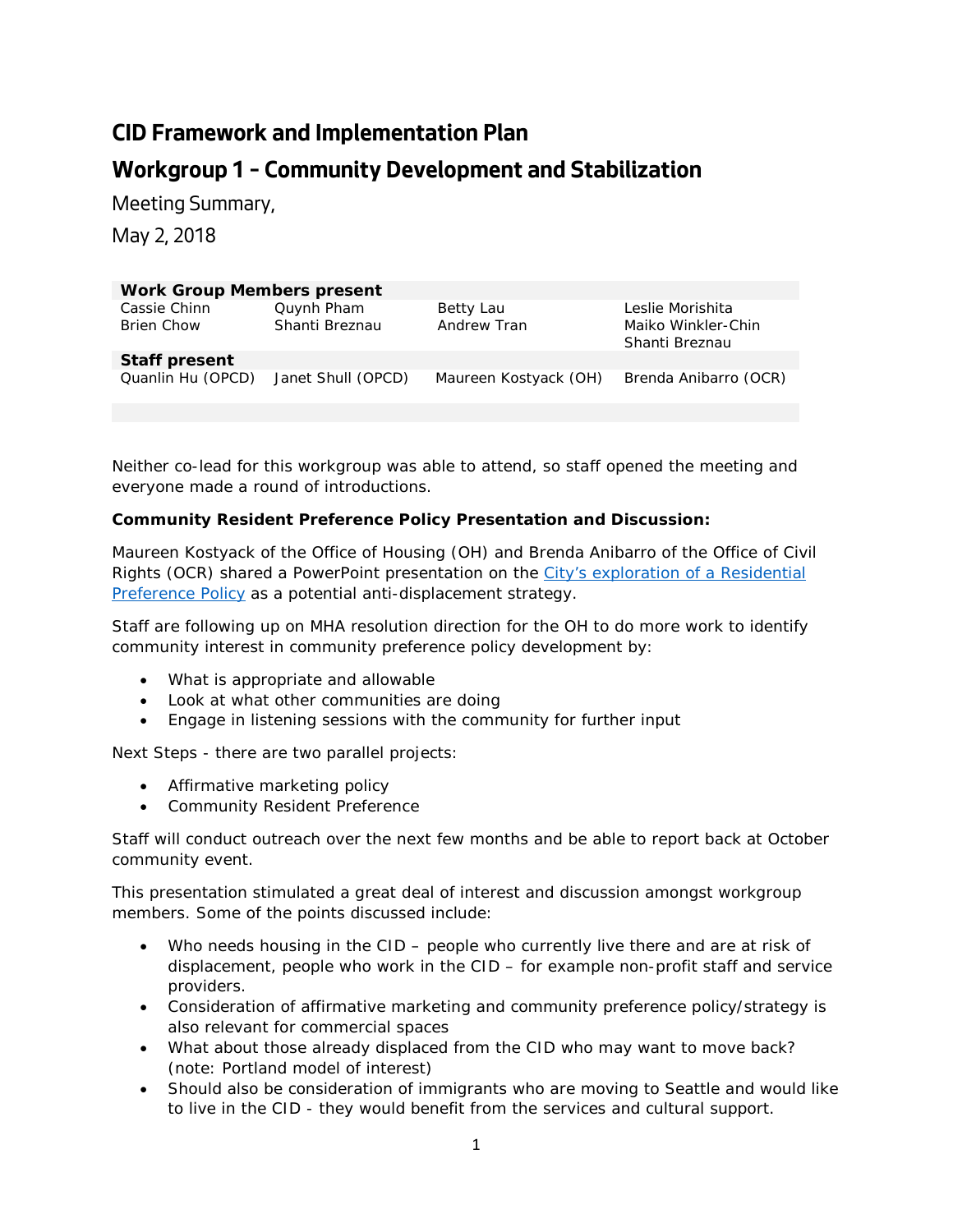- Some who do find housing in the CID decide it is not for them they don't speak language for example
- City should consider taking some risk City has your back in carrying out affirmative marketing/community preference policy/strategy
- Focus on people, not housing units.
- Challenges to affirmative marketing in the CID include need for interpretation and translation (e.g. forms not in languages); lack of credit history – people deal primarily in cash.
- Concern that property owners don't/won't engage in affirmative marketing or community preference because they feel it is not allowable – goes against federal regulations, HUD interpretation of fair housing laws.

Affirmative Marketing

- Not enough money available to do outreach and translation
- OK to market only within the area near the project? Advertise only in Chinese Post?
- Concern about property owners' understanding of fair housing law. For example, telling community that Fair Housing does not allow marketing to community. Is this a HUD interpretation?

Barriers to Housing for CID residents

• Lack of rental or credit history

Preference Policies

- Workers should be eligible. Lots of inquiries from small businesses about affordable housing for their workers
- Prioritize: 1) people who live in neighborhood, 2) people who work in neighborhood, 3) residents of other displacement neighborhoods
- Prefer preference for residents of the same neighborhood where project is developed. Specific cultural services available. Life-affirming – eg, language, doctors. Examples of seniors coming to ID from Bellevue for culturally specific services. Residents of other displacement neighborhoods not necessarily comfortable in CID.
- Also preference for people using services. Current residents or those living elsewhere *[not clear whether this was intended to be only prior CID residents]*
- Also preference for residents already displaced. This has been going on for generations. Need to attract people back – woo them and maintain them. Change dialogue from offering concessions to offering an incentive.
- Reaching back to prior displacement works against [character of] CID as a community of immigrants
- Define what makes CID unique. Services, history, language, etc. These unique qualities also need to be preserved to prevent displacement.
- Anti-displacement must include nonprofits. Services designed to serve POC who do not have access to services. Essential to maintaining CID cultural character and supporting residents.
- City should take on risk. Describe how to provide preference.

Displacement Risk

- Focus on immediate risk of commercial displacement in Little Saigon
- Disagreement about urgency of residential displacement in Historic District lowincome residents of small older buildings can afford 60% AMI rents